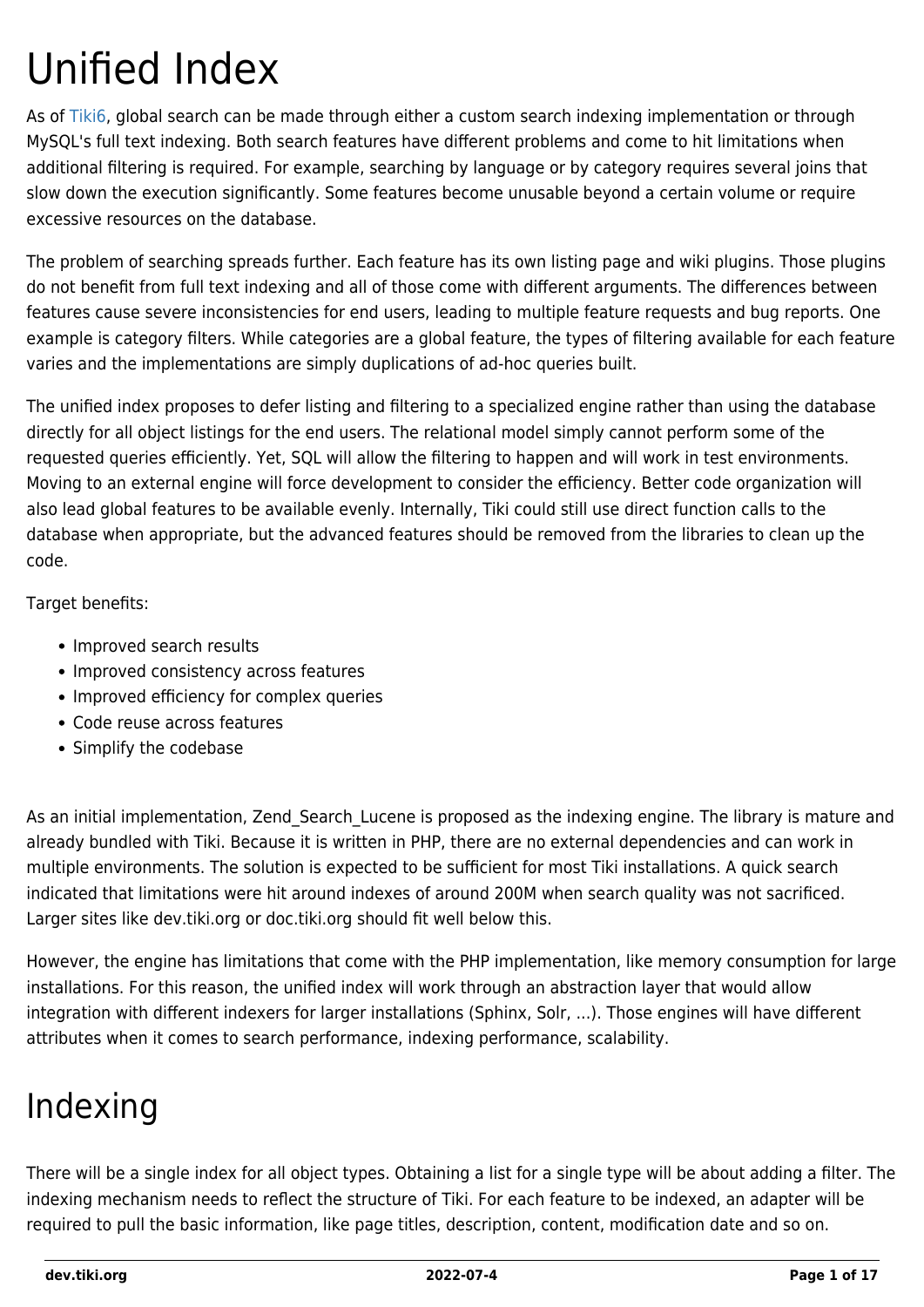Essentially all the indexable information coming from the database table. All fields for which sorting or searching is desired will need to be added to the index. Because similar information often has different names in Tiki, it will be important to impose a naming convention to make sure the index is usable.

Before being indexed, the basic information will be augmented with the global features, like categories, comments, attachments and others. This will guarantee consistency across features. Once implementation is completed, the category filters would apply the same way between wiki pages and blog posts. Future feature additions in the search index will also apply to all features without having to go through each feature individually.

Additional transformations can also be performed globally, like splitting camel case words so that searching for a single word would return results. Some global behaviors may also be implemented here, like wiki-parsing the wiki fields before indexing. The objective is to regroup site-wide policies in a single point to relieve the different features from those decisions. If it is determined that a special group need to be used to perform the wiki parsing for indexing, there would be a single location to update.

Information would then be provided to the indexing abstraction so that the index is populated in an optimal way. To allow future expansions, it will be important for the index builders not to assume the presence of some specific engine feature.

Indexing will be done either on update or batch (cron or on demand), depending on configuration or capabilities of the indexer. Larger sites may not be able to handle the constant index optimization required by incremental updates and require to do it offline from a database slave or something similar. Incremental updates will likely hook into the current searchlib.

Stemming will be relegated to the indexing engine. Lucene has a pluggable interface for those and the codebase already includes a stemmer for English (used in the configuration search). It may be required to build multiple search indexes to use different stemmers. Each index would contain the exact same content from all languages regardless.

## Plugin

The unified index will render multiple plugins obsolete. For backwards compatibility, some will need to be modified to use the alternative library. To better support the transition, they may be left untouched.

One of the main issues at the moment with the plugins is that they have a very large amount of parameters. Many of those parameters were added for very specific use cases. Sometimes, parameters that seem equivalent in two plugins will behave in very different way. Not to mention the inconsistencies in separators (colon, semicolon, comma, plus, space, ...). The main issue is that the plugin parameter format does not allow for enough expressiveness.

Modifications to the parser could allow for a more readable format. Progress was already made on the plugin parser to invert the execution order. However, for historical reasons, it was never integrated. Now that we are past an LTS, it may be a good time to complete the parser and replace it. Doing so would allow to write the listing plugin in the following manner.

#### **As implemented - NOT A SPECIFICATION**

 ${LIST() }$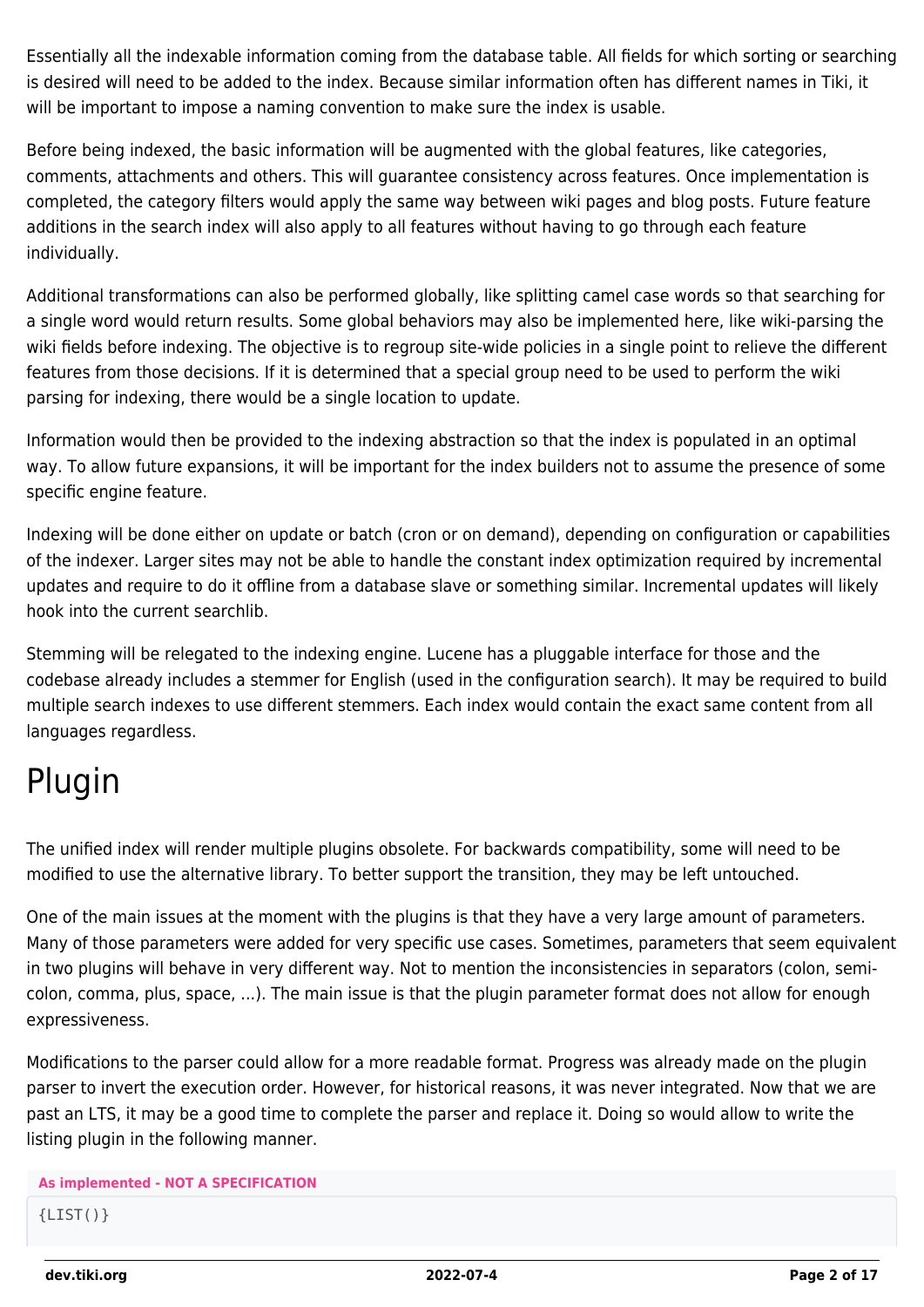```
 {filter type="wiki page"}
   {filter categories="(1 and 2 and 3) or (4 and 5)"}
   {filter deepcategories="25 or 26"}
   {filter language="en or unknown"}
   {filter content="hello world"}
   {sort mode=modification_date_ndesc}
   {OUTPUT()}* {display name=modification_date format=date}: {display name=object_id}
{OUTPUT}
{LIST}
```
In the above, LIST is the plugin and it reads the content to identify the parameters of the query. Some arguments could be added on list for very common operations, but anything beyond trivial should be made through the configuration in the body. The body could also provide ways to specify a template for how to display the results and such.

To keep the implementation clean on the long run, the list plugin should limit the amount of primitives it support and use macro expansion for other tasks (essentially, using the plugin parser with a different plugin directory, and those plugins would output primitives for evaluation by the list). The syntax needs to form an understandable language that can be composed to perform advanced reports. Adding new features results in adding new vocabulary that can be used beyond the very specific use case for which it was created.

Internally, the plugin would generate a query object that it would send to the indexer abstraction to obtain the results and then format them for output. The same query object could be built from PHP to generate the tikilistpages.php page or the search results from a search query. The default result formatter could also be used to render the list in those pages.

Multiple sorting modes would be available from the Tiki data, including advanced ratings. However, the ranking based on result relevance will be relegated to the engine. The engine's syntax often contains tricks that can be used to adjust the relevance. Those may be used when building the query for the engine based on the user's input.

#### Boolean Query Syntax

Traditionally, Tiki exposed the engine's syntax directly with all the features it contain. There is a significant amount of documentation explaining all the quirks of the MySQL full text search syntax which no normal user would ever use. Because multiple engines will be supported in the future, Tiki should commit to a minimal syntax that is frequently used. The syntax should be usable across engines, even if transformation is required on Tiki's end.

The proposed syntax is the following:

| <b>Query</b>             | <b>Description</b>               |
|--------------------------|----------------------------------|
| some search terms        | OR A wish to have a AND matching |
| some OR search OR terms  | OR matching                      |
| "some search term"       | exact match                      |
| some $+$ search $+$ term | AND matching                     |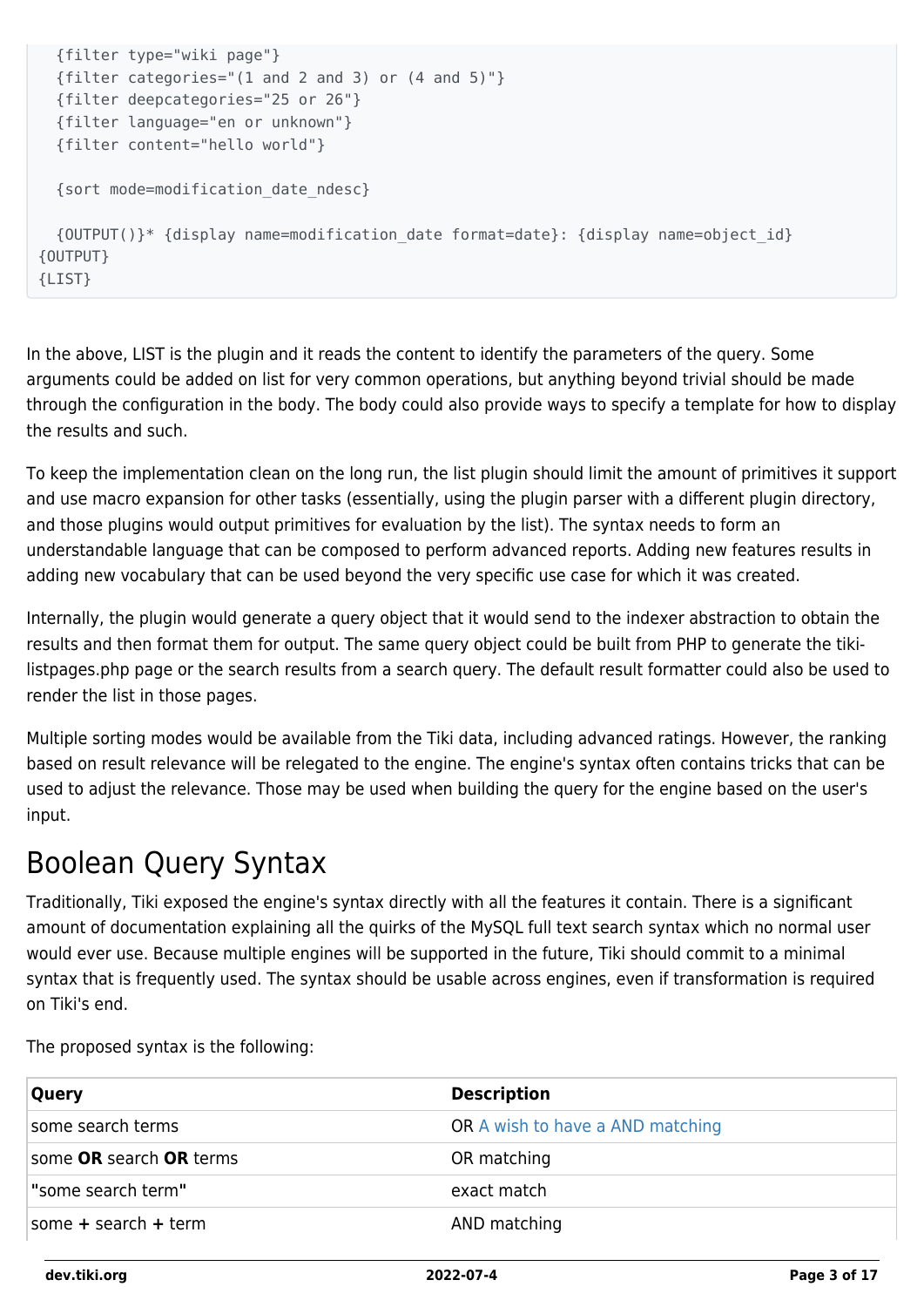| some <b>AND</b> search <b>AND</b> term | AND matching                 |
|----------------------------------------|------------------------------|
| some search <b>AND</b> terms           | (some OR (search AND terms)) |
| some OR search AND terms               | (some OR search) AND terms   |
| some OR (search AND terms)             | some OR (search AND terms)   |
| some <b>NOT</b> search                 | some OR NOT(search)          |
| some <b>AND NOT</b> search             | some AND NOT(search)         |

Token priority: Quotes > Parenthesis > NOT > OR > AND > + > space

#### **Note on exact match**

The exact match is done on stemmed token and do not considered stopwords or short words. A query "PHP framework" with the double quotes will find "PHP the framework" or "php frameworks", but not "framework php" or "php the best framework". A query "PHP the frameworks" will find "php framework".

#### Result Ordering

Tiki has a unified way of indicating the search order. The syntax can be found in various URL schemes and plugins. In order to ease the transition, the syntax must be preserved. The syntax used to be the database field name followed by asc or desc. The syntax is being converted directly to an SQL order by statement, which may cause SQL errors when an invalid field is provided. Moreover, the sort ordering heavily depended on MySQL. Because Tiki often uses text field to store generic values, when numeric sorting is required, the user had no control over the ordering.

Proposed conversions (fields are indexed fields):

| <b>Sort Mode</b> | <b>Field</b> | <b>Order</b> | <b>Sort Type</b> |
|------------------|--------------|--------------|------------------|
| title            | title        | asc          | text             |
| title_asc        | title        | asc          | text             |
| title desc       | title        | desc         | text             |
| title nasc       | title        | asc          | numeric          |
| title ndesc      | title        | desc         | numeric          |

#### Permission Filtering

A long standing issue was the pagination of results when filtering permissions. The database structure in which the permissions were stored and some logic only stored in the code did not allow to perform the filtering within the query. As a result, the pagination could not be made evenly without going through a lot of trouble.

To resolve this issue, the unified index indexes the groups allowed to view an object through a global source. For each object added to the index:

- 1. Verifies if the content source provided the view permission name
- 2. Obtain the permission set for the object
- 3. Introspect to find the groups affecting the permissions
- 4. Check for each group individually to see if the view permission is available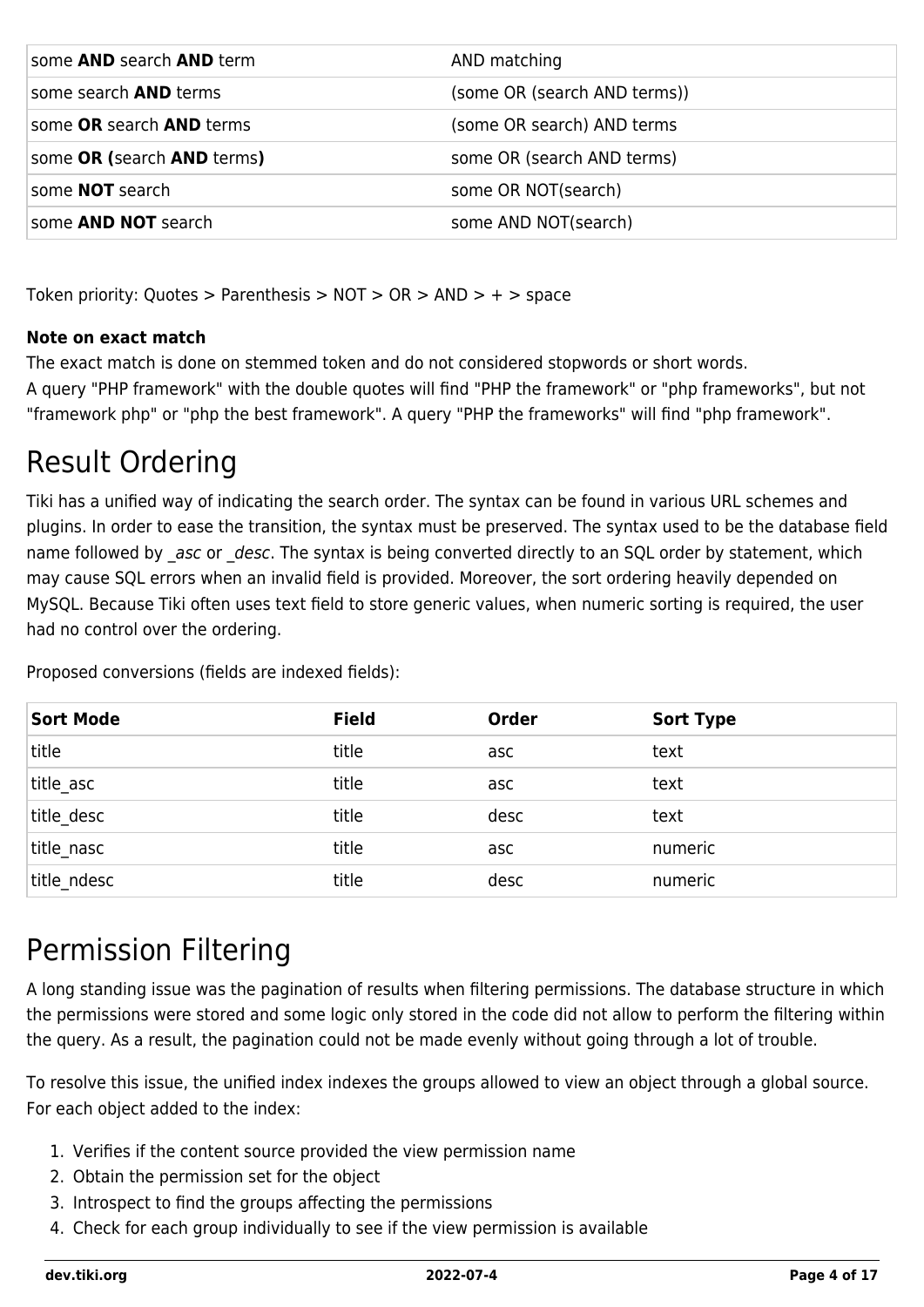See PermissionSource::getData for more details.

During the query phase, the list of groups of the active user is used to filter the allowed groups field.

Objects can be filtered efficiently because they are indexed while the indexing time increases. Because the permissions are no longer validated just in time, permission changes may lead to [WYSIWYCA](https://dev.tiki.org/WYSIWYCA) rules to be broken temporarily. Objects may be listed extra and some may be missing. However, a direct access to the object will still see the up to date permissions to be validated.

#### Date filtering

(request by ricks99) Need to be able to filter out expired content:

- 1. Calendar items that have passed
- 2. Articles that have expired (even if the **show after expired** type option  $= \mathbf{v}$ ).

## Formatting results

When it comes to formatting search results, Tiki has a standard table format that is a suitable default for internal applications that benefit from a unified look and feel. However, some cases require different layouts, especially when custom designs are used. In some cases, there are simply too many values to display in tabular format. Pretty trackers are a solution to this. Unfortunately, they are part of those features that are only available to a single feature.

The unified index should allow for multiple result rendering methods, from the default table to wiki-based templates to full-blown Smarty templates for more complex cases. Essentially, all of those share a common pattern:

- 1. Obtain the search results
- 2. Gather additional information required by display not provided in results
- 3. Perform basic formatting on values
- 4. Lay out the information

Ideally, the format specification for the default model should allow for wiki formatting within the cells. For example, a column could contain multiple actual values, allowing for some customization without having to go all the way with smarty templates.

#### Components

The project requires a significant amount of work. A lot can be made incrementally by adding features where they belong and provide the benefit to multiple features. However, adapters still need to be written for every feature in Tiki that need to be indexed.

The primary components are: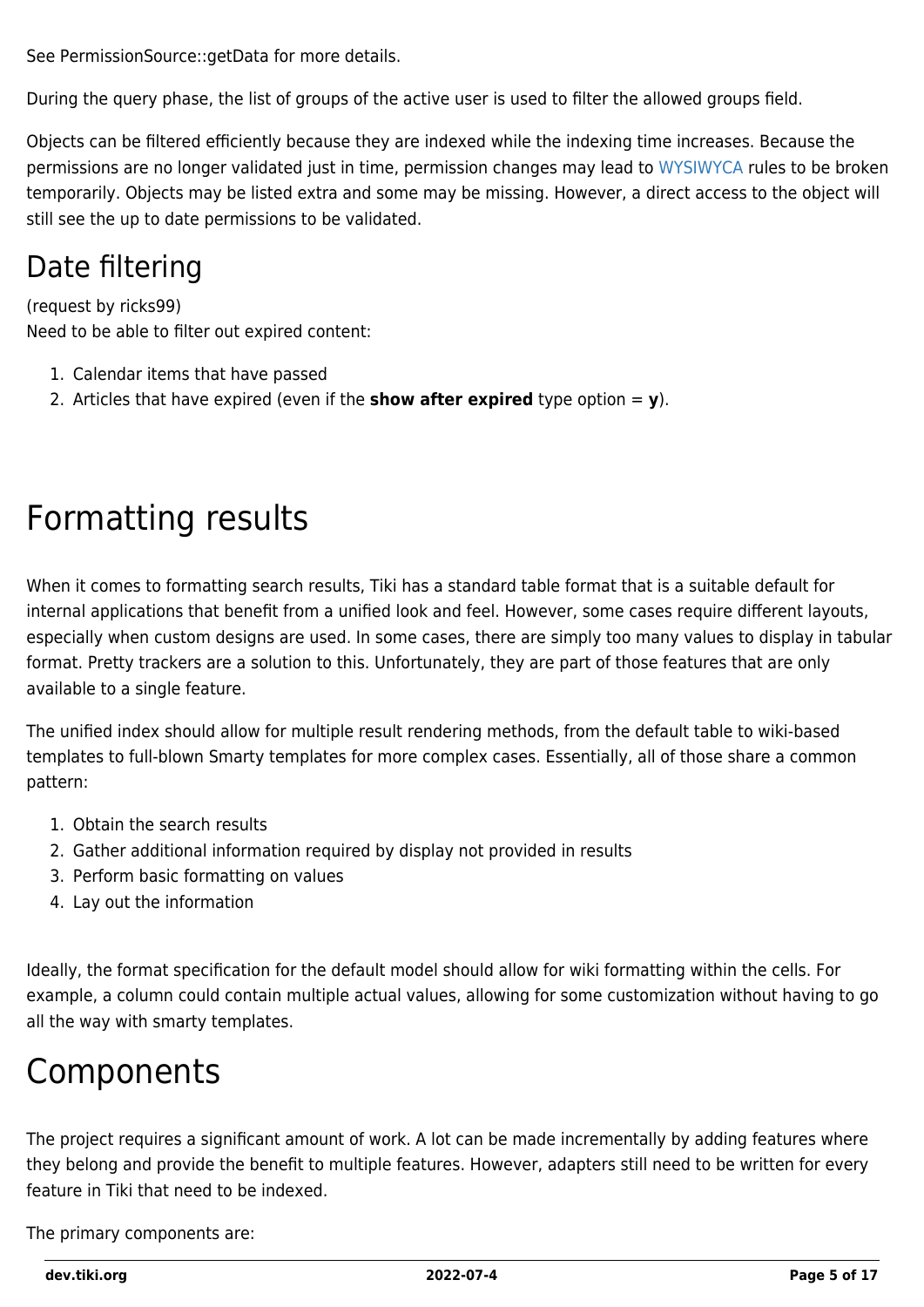- Indexer
	- $\circ$  Pluggable interface for content sources, extracting basic information from Tiki (one per content feature)
	- Pluggable interface for global sources, extracting additional, site-wide, information about a single object (one per global feature)
	- Bridge to Lucene
- Search Query
	- o Internal structure definition
	- Translator to Lucene query
	- Result caching
- Formatter
	- Fetching additional information (related to content adapters and global adapters)
	- Format as generic table
	- Value formatters (dates, numbers, currency, etc)
- Plugin parser
- List plugin
	- Build query
	- Build formatter
	- Macro expansion
- Search UI
	- Multiple filters
	- As a re-usable component

As an initial step, a walking skeleton can be built to go from indexing of wiki pages to listing with a basic plugin. Then global features can be added. Additional adapters for features, expansion of the formatter and search UI can all happen in parallel once the core is in place.

Done this far:

- Indexer, aggregating information from content sources and global sources
- Query interface and transformation for Lucene
	- Query parser (described above, but currently using OR matching by default)
	- Basic type filtering
	- $\circ$  Full text searching, with boolean capabilities
	- Language filtering, with boolean capabilities
	- Category filtering, deep category filtering, with boolean capabilities
	- Permission filtering based on the user's groups
- Result sorting
- Formatting
	- Wiki (basic)
	- o Smarty
- Result pagination
- Content sources
	- Wiki
	- Forum Post
	- $\circ$  Files in file galleries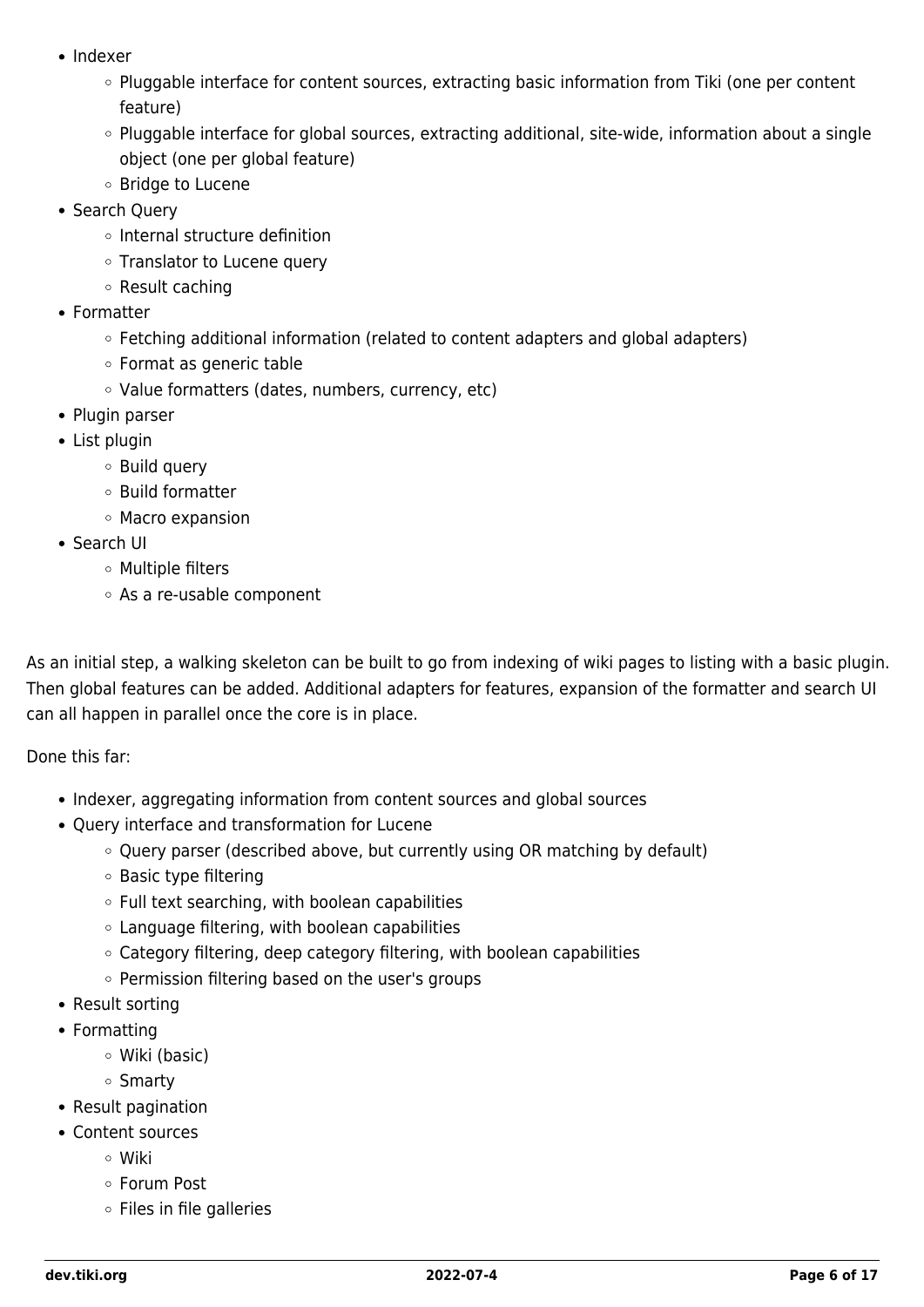- Blog posts
- Articles
- Tracker items
- Global sources
	- Permission
	- Category
	- Freetags
	- Advanced Ratings
- Stemming
	- $\circ$  English (used as default the Porter stemmer algorithm) + stopwords defined in lib/core/StandardAnalyzer/Analyzer/Standard/English.php
	- o Some special characters as , ?, .... are handled in lib/core/Search/Index/Lucene/php:buildTerm

## How-To

### Add a content source

Content sources are used to index objects of a given type (wiki pages, forum post, tracker items, ...)

- 1. Create a new class for the content type implementing Search ContentSource Interface
	- List all objects in the system for global indexing
	- Provide the information for a requested object using the provided TypeFactory to describe the type of content
	- A list of the provided fields for general introspection
- 2. Register the content source in unifiedsearchlib if the feature is enabled
- 3. Update the field matrix in the [documentation](http://doc.tiki.org/PluginList)

Standardized field names are provided to help cross-feature searches. As a bare minimum, the following fields must be provided:

- title
- language (with the value *unknown* if unspecified)
- modification date

Additionally, the permissions must be specified in some way as the permission verification is done by the unified index. For typical objects, the view permission field may be used to indicate the permission to check. Some object types will defer permission verification to the parent object (forum posts use permissions from the forum for example). In this case, the following fields can be provided:

- parent object id
- parent object type
- parent view permission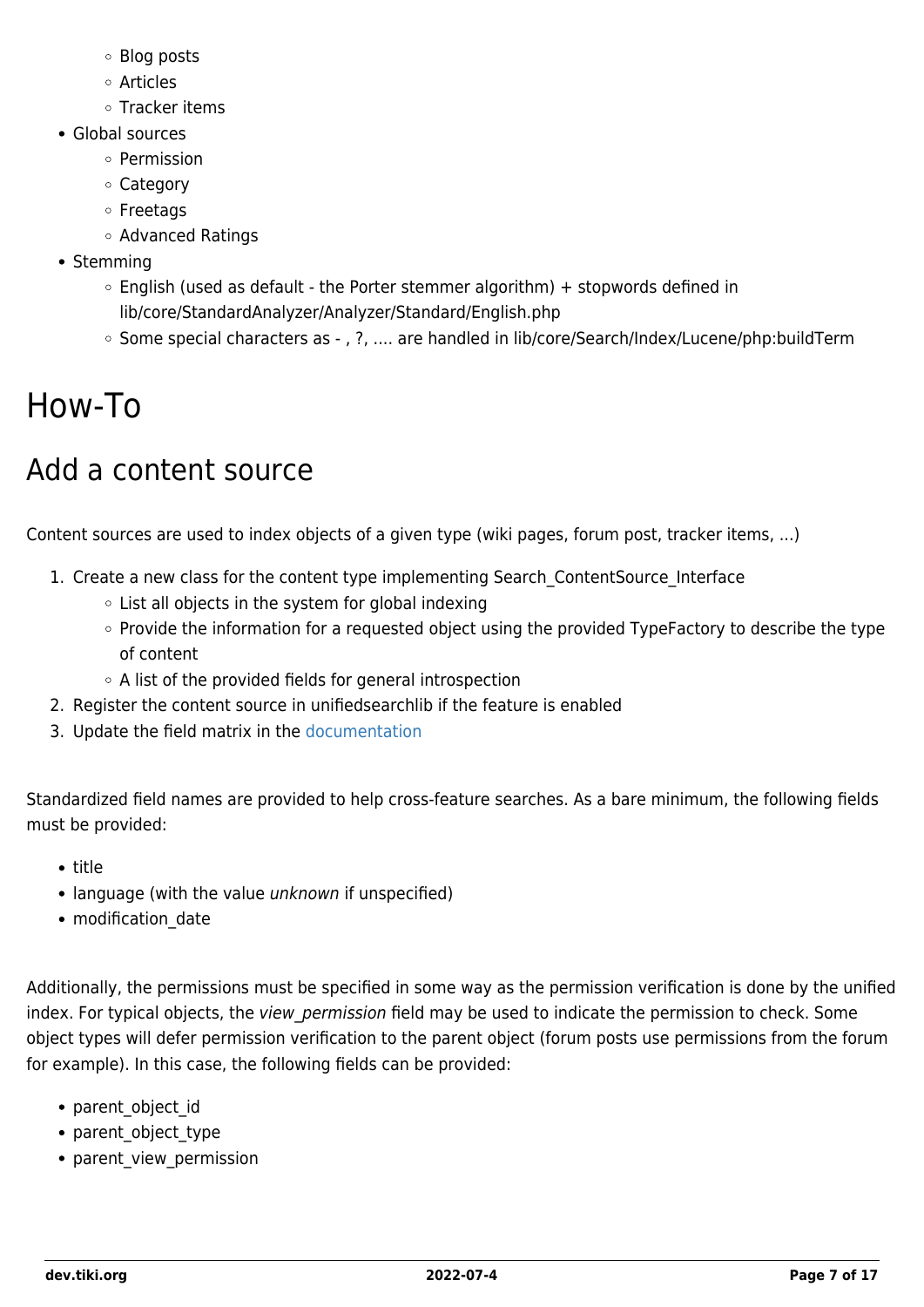## Possible User Scenarios

#### Multilingual

#### Use Case 1

- Page **Foo** is EN; page **Bar** is ES translation of **Foo**
- EN User searches for a term
- If **Foo** is returned in the results, need a way to let user know that ES translation of the page exists o Inform user of "up-to-dateness" of pages
- If **Foo** is not returned in the results, but it exists in a translated page, return the EN page with a notation that the term exists in the ES version

#### Weighting

When calculating search results, need to account for:

- Free tags used in the page
- Free tags used in translations of the page
- Keywords assigned to the page
- Prior search/click popularity
- Content ratings (e.g., article ratings, wiki page ratings, comment ratings, forum ratings, etc.). Items with higher ratings should be returned as better matches

#### Integrated Tikis

For multi-tiki sites (or TRIM, maybe too?), users should be able to specify/filter searches across multiple sites.

## Modules

I (ricks99) would love to see some new Tiki modules that take advantage of the improved search:

- Top search terms
- Top results
	- Based on returned values
	- Based on click-through values

## Radar

In the scenario where flagged edits became a Tiki features, it would be nice that the unified index could index last version of pages and last approved version for your group. WYSIWYCA would be respected in search results.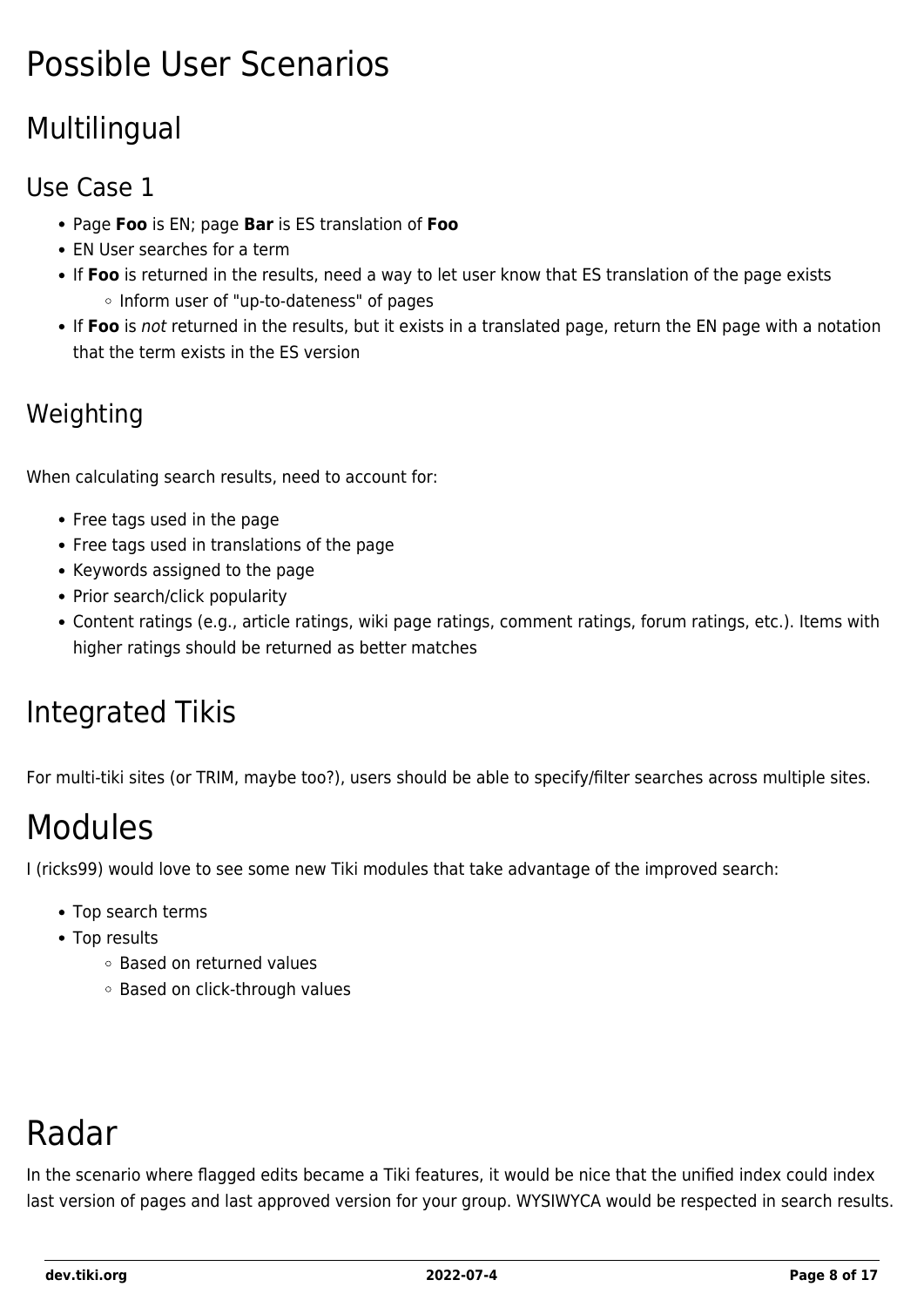#### Bugs

- r31459 tiki-searchindex.php (without arguments) shows all results instead of none
- r31459 "Parse the results" is activated but I see wiki syntax
	- $\circ$  Preference not supported at this time. Not a bug.
- Items from some trackers appear with "No title specified", although list tracker items manages to find a title. Happens on my local test install and on at least one more site. Chealer r31457
	- Need more details. Provide steps to reproduce or a profile.
	- o Probably related: article "Foo" is listed as "Foo in No title specified". Chealer 20110916
- Object titles are not escaped (seen with Wiki pages). Chealer r31457
	- Code does it. lib/smarty tiki/function.object link.php:60
		- That doesn't seem to be called. Might also be passed misencoded data. Reproduced with ampersands on r37327. Chealer
- Tag filter does not escape its value properly (heavy jQuery seems involved). Chealer r31457
	- Again, everything seems to be in order. Provide more details.
	- This appears to be a general freetags issue caused by quotes. Chealer 20110916
- Many objects show twice in results. Chealer r31457
	- Found a case where the documents were not being invalidated when containing special characters. Retry with r31686
- Fatal error

updating page with an exclamation mark in its name (find() called with wrong query).

- Could not reproduce the exception, although it may now be resolved.
- Couldn't reproduce on r37237. Chealer9

### Feature requests

Result snippet doesn't necessarily contain search term

## Wishes Open

| <b>Rating</b>                                                                      | <b>Subject</b>                 | <b>Submitted</b><br>by | <b>Importance</b> | <b>Easy</b><br>to<br>solve? | <b>Priority</b> | <b>Category</b>                                               | <b>Volunteered</b><br>to solve | <b>Created</b> | <b>LastModif</b> | <b>Comments</b>               |
|------------------------------------------------------------------------------------|--------------------------------|------------------------|-------------------|-----------------------------|-----------------|---------------------------------------------------------------|--------------------------------|----------------|------------------|-------------------------------|
| ★ෑ<br>计女女<br>***<br>1★★<br>***<br>计女女<br>***<br>计女女<br>***<br>计女女<br>$(1)$ $\odot$ | Monitoring pre-dogfood servers | Marc<br>Laporte        | 10 high           | 9                           | 90              | • Feature<br>request<br>• Community<br>projects<br>• Indexing | Marc Laporte                   | 2013-08-21     | 2021-07-20       | 5<br>marclaporte-20<br>Jul 21 |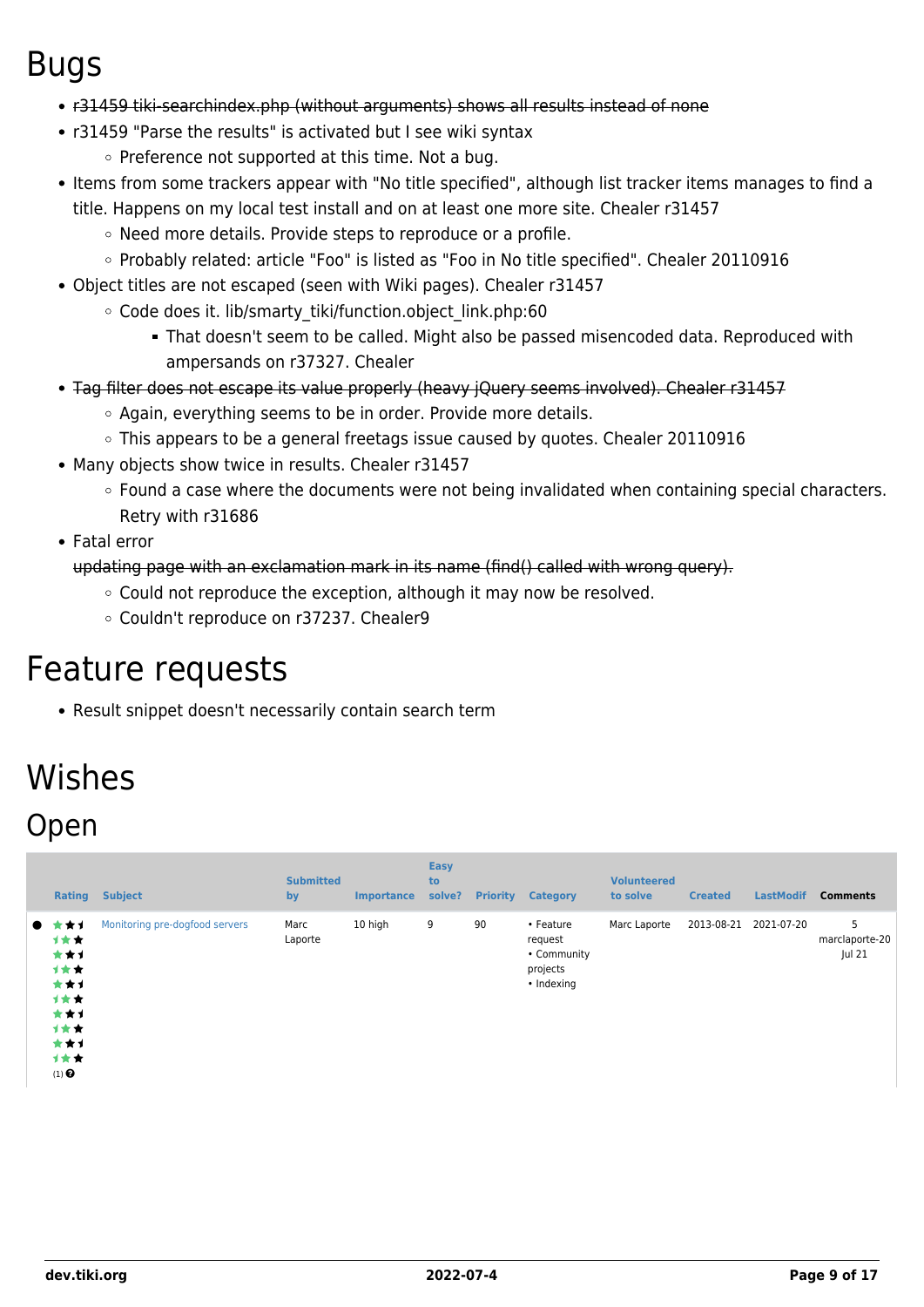| <b>Rating</b>                                                                                     | <b>Subject</b>                                                                                                         | <b>Submitted</b><br>by | <b>Importance</b> | <b>Easy</b><br>to<br>solve? | <b>Priority</b> | <b>Category</b>                                                                                                           | <b>Volunteered</b><br>to solve | <b>Created</b>        | <b>LastModif</b> | <b>Comments</b>                          |
|---------------------------------------------------------------------------------------------------|------------------------------------------------------------------------------------------------------------------------|------------------------|-------------------|-----------------------------|-----------------|---------------------------------------------------------------------------------------------------------------------------|--------------------------------|-----------------------|------------------|------------------------------------------|
| ***<br>计女女<br>***<br>计女女<br>***<br>计女女<br>***<br>计女女<br>***<br>计女女<br>$(1)$<br>$\pmb{\Theta}$     | Search index could not be updated.<br>The site is misconfigured. Contact<br>an administrator.                          | Marc<br>Laporte        | 9                 | $\mathbf{1}$<br>difficult   | 9               | • Dogfood on<br>a *.tiki.org site<br>• Conflict of<br>two features<br>(each works<br>well<br>independently)<br>• Indexing |                                | 2012-01-19 2015-05-19 |                  | 2<br>xavi-29 May 18                      |
| ***<br>计女女<br>***<br>计女女<br>***<br>计女女<br>***<br>计女女<br>***<br>计女女<br>$(0)$ $\odot$               | Not possible to delete a tracker on<br>next.tw.o                                                                       | Marc<br>Laporte        | 10 high           | 8                           | 80              | • Error<br>• Indexing                                                                                                     | nkoth                          | 2013-08-15 2014-07-30 |                  | 6<br>koth-04 Aug 14                      |
| ***<br>计女女<br>***<br>计女女<br>***<br>计女女<br>***<br>计女女<br>***<br>计女女<br>$(0)$ $\pmb{\Theta}$        | Unknown column 'defaultOrderKey'<br>in 'on clause' on<br>http://next.tiki.org/tracker16                                | Marc<br>Laporte        | $\overline{7}$    | 8                           | 56              | $\cdot$ Error<br>• Indexing                                                                                               | Nelson Ko                      | 2013-07-29 2013-11-04 |                  | 11<br>marclaporte-24<br>Dec 14           |
| ***<br>计女女<br>***<br>计女女<br>***<br>计女女<br>***<br><b>1★★</b><br>***<br>计女女<br>$(0)$ $\pmb{\Theta}$ | "Error: Malformed search query"<br>without anything else causes<br>support issues. Add an actionable<br>error message. | Marc<br>Laporte        | $\overline{7}$    | 8                           | 56              | • Error<br>• Usability<br>• Indexing                                                                                      |                                | 2018-10-21 2018-10-21 |                  | $\mathbf{1}$<br>marclaporte-13<br>Nov 18 |
| ***<br>计女女<br>***<br>计女女<br>***<br>计女女<br>***<br>计女女<br>***<br>计女女<br>$(0)$ $\odot$               | MariaDB (MySQL) Unified Index<br>doesn't permit same reports as<br>Elasticsearch (No results for query)                | Marc<br>Laporte        | $\overline{7}$    | $\overline{7}$              | 49              | • Indexing                                                                                                                |                                | 2018-10-12 2018-10-12 |                  | 3<br>luci-24 Jan 19                      |
| ***<br>计女女<br>***<br>计女女<br>***<br>计女女<br>***<br>计女女<br>***<br>计女女<br>$(0)$ $\pmb{\Theta}$        | Fix Dev.T.O indexing issues after<br>daily ugrades                                                                     | Marc<br>Laporte        | 9                 | 5                           | 45              | • Indexing                                                                                                                | Nelson Ko                      | 2013-11-26 2013-11-27 |                  | $\overline{2}$<br>koth-28 Nov 13         |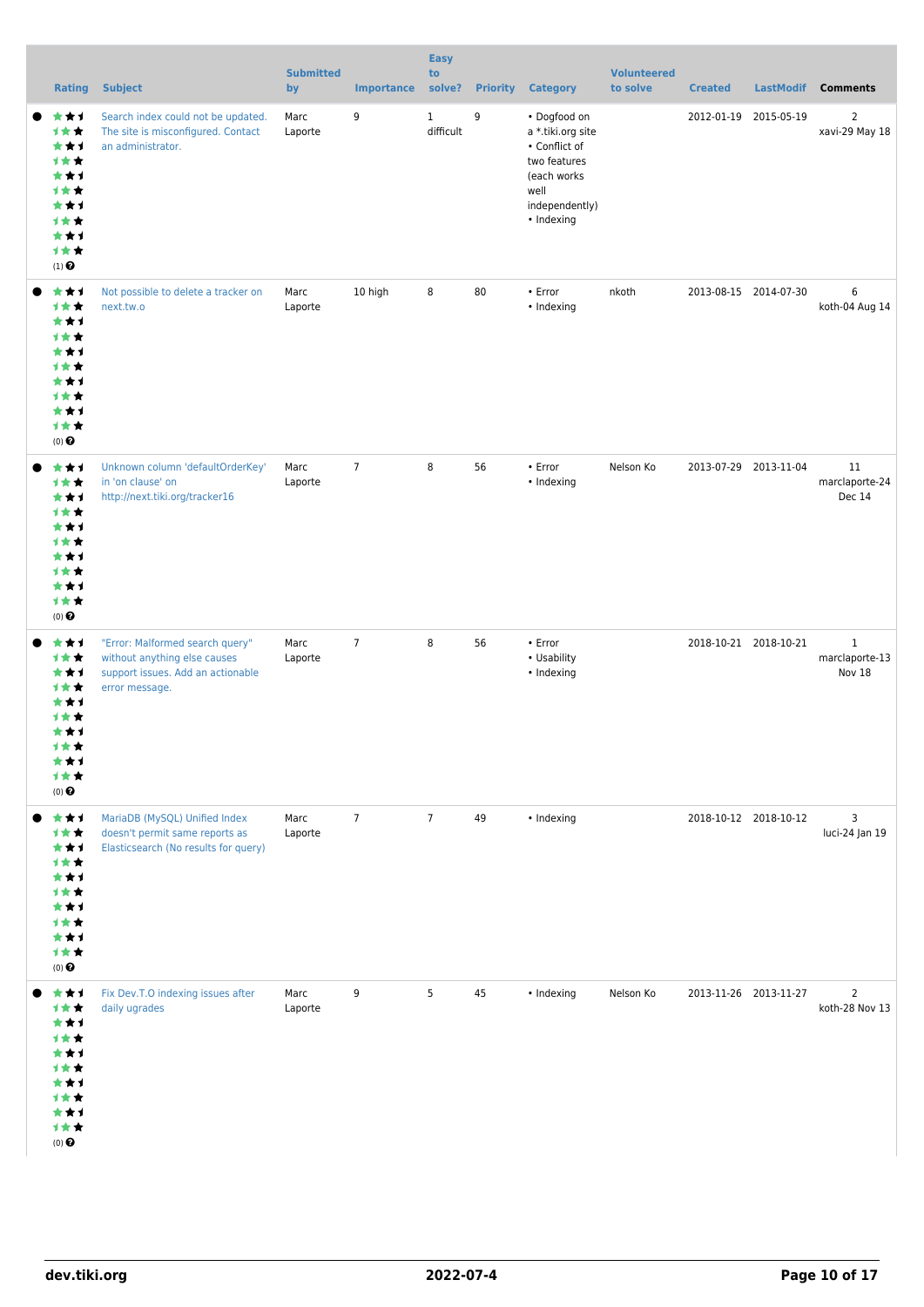| <b>Rating</b>                                                                                | <b>Subject</b>                                                                                                     | <b>Submitted</b><br>by | <b>Importance</b> | <b>Easy</b><br>to<br>solve? | <b>Priority</b> | <b>Category</b>                                                                                                                                                                                                      | <b>Volunteered</b><br>to solve | <b>Created</b>        | <b>LastModif</b>      | <b>Comments</b>         |
|----------------------------------------------------------------------------------------------|--------------------------------------------------------------------------------------------------------------------|------------------------|-------------------|-----------------------------|-----------------|----------------------------------------------------------------------------------------------------------------------------------------------------------------------------------------------------------------------|--------------------------------|-----------------------|-----------------------|-------------------------|
| ***<br>计女女<br>***<br>计女女<br>***<br><b>1**</b><br>***<br>计女女<br>***<br>计女女<br>(3)             | Trackers: Need to be able sort as<br>numerical instead of text                                                     | Marc<br>Laporte        | 8                 | 5                           | 40              | • Error<br>• Feature<br>request<br>• Dogfood on<br>a *.tiki.org site<br>• Conflict of<br>two features<br>(each works)<br>well<br>independently)<br>• Developer<br>Training<br>• Indexing<br>• Easy for<br>Newbie Dev |                                |                       | 2007-12-07 2022-01-01 | 11<br>hman-01 Jan<br>22 |
| ***<br>计女女<br>***<br>计女女<br>***<br>计女女<br>***<br>计女女<br>***<br>计女女<br>$(0)$ $\odot$          | Indexing failed while processing<br>"Update" (type wiki page) with the<br>error "RemoteTransportException[         | Marc<br>Laporte        | 8                 | 5                           | 40              | • Error<br>• Indexing                                                                                                                                                                                                | Nelson Ko                      |                       | 2013-11-30 2013-11-30 | $\mathbf 0$             |
| ***<br>计女女<br>***<br>计女女<br>***<br>计女女<br>***<br>计女女<br>***<br>计女女<br>$(0)$ $\odot$          | SearchPhaseExecutionException on<br>tiki-searchindex.php with<br>sort_mode=modification_date_ndesc                 | Marc<br>Laporte        | 5                 | 8                           | 40              | • Indexing                                                                                                                                                                                                           |                                | 2014-08-10 2014-08-10 |                       | $\mathbf 0$             |
| ***<br>计女女<br>***<br>计女会<br>★★↑<br>1 * *<br>***<br>计女女<br>***<br>1★★<br>$(0)$ $\pmb{\Theta}$ | dev.tiki.org: indexing failed while<br>processing "Revert a commit" (type<br>wiki page) with the error             | Marc<br>Laporte        |                   |                             | 25              | • Indexing                                                                                                                                                                                                           |                                | 2014-06-26 2014-06-26 |                       | $\mathbf 0$             |
| ***<br>计女女<br>***<br>计女女<br>***<br>计女女<br>***<br>计女女<br>***<br>计女女<br>$(0)$ $\Theta$         | Last date of re-index can be<br>incorrect if I just changed from<br><b>Elasticsearch to MySQL Unified</b><br>Index | Marc<br>Laporte        | $\overline{2}$    | 5                           | 10              | • Conflict of<br>two features<br>(each works<br>well<br>independently)<br>• Indexing                                                                                                                                 |                                | 2018-10-12 2018-10-12 |                       | $\mathbf 0$             |

### Pending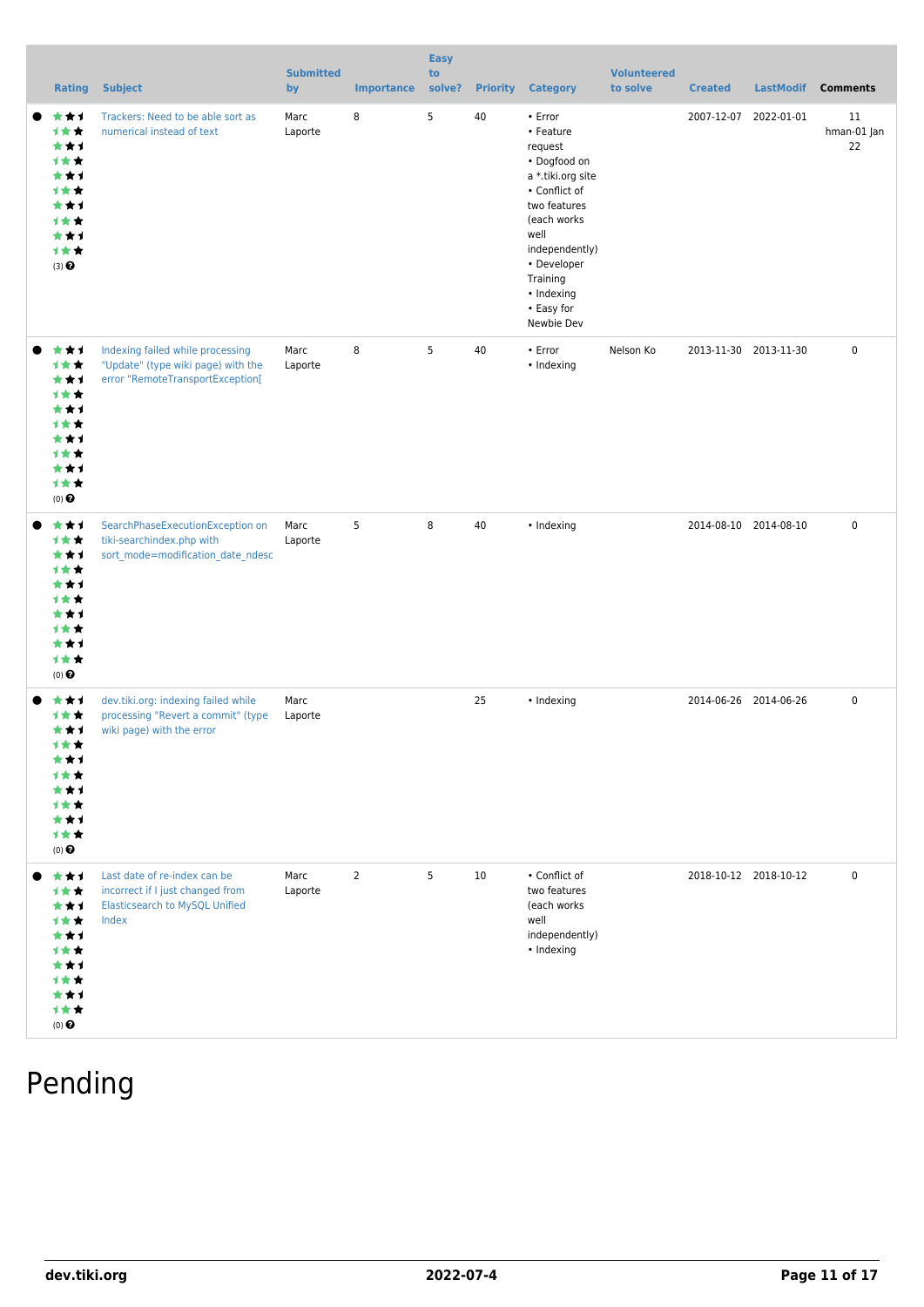|             | <b>Rating</b>                                                                                     | <b>Subject</b>                       | <b>Submitted</b><br><b>by</b> | <b>Importance</b> | <b>Easy</b><br>to<br>solve? | <b>Priority</b> | <b>Category</b>                                                                                               | <b>Volunteered</b><br>to solve | <b>Created</b> | <b>LastModif</b> | <b>Comments</b>               |
|-------------|---------------------------------------------------------------------------------------------------|--------------------------------------|-------------------------------|-------------------|-----------------------------|-----------------|---------------------------------------------------------------------------------------------------------------|--------------------------------|----------------|------------------|-------------------------------|
| $\mathbf o$ | ***<br><b>1**</b><br>***<br>计女女<br>***<br><b>1**</b><br>***<br>计女女<br>***<br>计女女<br>$(0)$ $\odot$ | Make<br>Unified<br>Index<br>optional | Marc<br>Laporte               | 10 high           | 8                           | 80              | • Feature<br>request<br>• Conflict of<br>two features<br>(each works)<br>well<br>independently)<br>• Indexing | Nelson Ko                      | 2013-06-09     | 2013-11-04       | 3<br>marclaporte-22<br>Nov 13 |

#### Closed

|                       | <b>Rating</b>                                                                                         | <b>Subject</b>                                                                                            | <b>Submitted</b><br>by | <b>Importance</b> | <b>Easy</b><br>to<br>solve? | <b>Priority</b> | <b>Category</b>                    | <b>Volunteered</b><br>to solve | <b>Created</b>        | LastModif | <b>Comments</b>                          |
|-----------------------|-------------------------------------------------------------------------------------------------------|-----------------------------------------------------------------------------------------------------------|------------------------|-------------------|-----------------------------|-----------------|------------------------------------|--------------------------------|-----------------------|-----------|------------------------------------------|
| ø                     | ***<br><b>1**</b><br>★↑<br>***<br>***<br><b>1**</b><br>***<br>计女女<br>***<br>1★★<br>(0) $\pmb{\Theta}$ | Search index error                                                                                        | vmchieu                | 9                 | $\mathbf{1}$<br>difficult   | 9               | • Error<br>• Indexing              |                                | 2011-10-30 2013-11-04 |           | $\mathbf 1$<br>marclaporte-24<br>Nov 11  |
| $\bullet$             | ***<br>计女女<br>***<br>***<br>***<br>计女女<br>***<br>计女女<br>***<br>计女女<br>$(1)$ $\odot$                   | Rebuilding index stats: add Execution<br>time, Memory usage and number of<br>Queries                      | Marc<br>Laporte        | 9                 | 9                           | 81              | • Feature<br>request<br>• Indexing | Nelson Ko                      | 2013-10-25 2016-10-12 |           | $\mathbf{1}$<br>marclaporte-12<br>Oct 16 |
| O                     | ***<br>计女女<br>***<br>计女女<br>***<br>计女女<br>***<br>计女女<br>***<br>计女女<br>$(0)$ $\odot$                   | Make Unified Index with MySQL work<br>well and be the default in Tiki12 (if<br>Unified Index is selected) | Marc<br>Laporte        | 9                 | 8                           | 72              | • Indexing                         | Nelson Ko                      | 2013-09-08 2013-11-17 |           | 6<br>pascalstjean-17<br>Nov 13           |
| $\boldsymbol{\Omega}$ | ***<br>计女女<br>***<br>计女女<br>***<br>计女女<br>***<br>计女女<br>***<br>计女女<br>$(0)$ $\odot$                   | "No index available": offer a link to<br>rebuild index                                                    | Marc<br>Laporte        | 8                 | 9                           | 72              | • Indexing                         | manivannans                    | 2013-11-20 2013-12-08 |           | $\,1$<br>marclaporte-21<br>Nov 13        |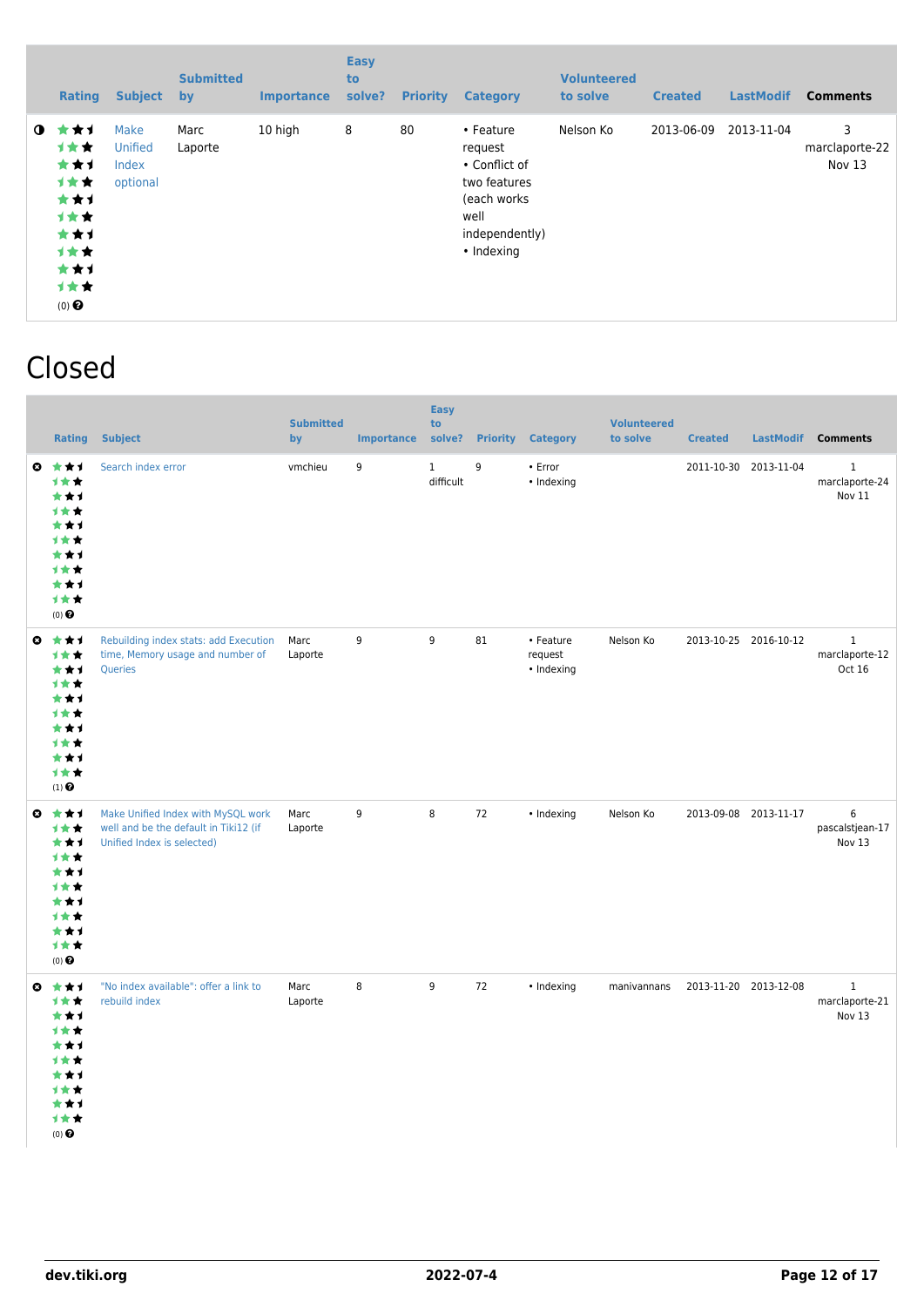|                       | <b>Rating</b>                                                                                              | <b>Subject</b>                                                                                                                                                                                                       | <b>Submitted</b><br>by               | <b>Importance</b> | <b>Easy</b><br>to<br>solve? | <b>Priority</b> | <b>Category</b>                                                                                                                         | <b>Volunteered</b><br>to solve | <b>Created</b>        | <b>LastModif</b>      | <b>Comments</b>                          |
|-----------------------|------------------------------------------------------------------------------------------------------------|----------------------------------------------------------------------------------------------------------------------------------------------------------------------------------------------------------------------|--------------------------------------|-------------------|-----------------------------|-----------------|-----------------------------------------------------------------------------------------------------------------------------------------|--------------------------------|-----------------------|-----------------------|------------------------------------------|
| ø                     | ***<br>计女女<br>***<br>1**<br>***<br><b>1**</b><br>***<br>计女女<br>***<br>计女女<br>$(0)$ <sup>O</sup>            | Login module does not remind of user<br>name any more                                                                                                                                                                | Jean-Marc<br>Libs                    | 8                 | 8                           | 64              | • Indexing                                                                                                                              | Jean-Marc<br>Libs              |                       | 2016-04-06 2016-04-06 | $\mathbf 0$                              |
| $\bullet$             | 大大士<br>计女女<br>***<br>计女女<br>***<br>计女女<br>***<br>计女女<br>***<br>计女女<br>$(0)$ <sup>O</sup>                   | Error on tracker first creation - error<br>text is confusing and wrong: Field<br>tracker id does not exist in the<br>current index. If this is a tracker field,<br>the proper syntax is<br>tracker field tracker id. | Bernard<br>Sfez / Tiki<br>Specialist | 8                 | 8                           | 64              | • Usability<br>• Regression<br>• Consistency<br>• Indexing                                                                              | Victor<br>Emanouilov           |                       | 2018-10-03 2018-10-12 | $\mathbf{1}$<br>marclaporte-04<br>Oct 18 |
| $\bullet$             | ***<br>计女女<br>***<br>计女女<br>***<br>计女女<br>***<br>计女女<br>***<br>计女女<br>$(0)$ $\odot$                        | PHP Fatal error with ANY profile since<br>15.x:<br>Search MySql LimitReachedException<br>Incorrect datetime value: '0000-00-00<br>00:00:00' for column 'creation date'                                               | Xavier de<br>Pedro                   | 8                 | 6                           | 48              | • Error<br>• Community<br>projects<br>• Dogfood on<br>a * tiki org site<br>• Regression<br>• Indexing                                   | Jonny Bradley                  |                       | 2016-05-18 2016-05-26 | 3<br>xavi-24 May 16                      |
| $\boldsymbol{\omega}$ | ***<br>计女女<br>***<br>1**<br>***<br>***<br>***<br><b>1**</b><br>***<br>计女女<br>$(1)$ $\odot$                 | Unified index incremental update fails<br>on 12.x svn (untested in 14.x)                                                                                                                                             | Xavier de<br>Pedro                   | 9                 | 3                           | 27              | • Error<br>• Regression<br>• Conflict of<br>two features<br>(each works<br>well<br>independently)<br>• Release<br>Blocker<br>• Indexing |                                |                       | 2015-05-19 2016-06-02 | $\mathbf 0$                              |
|                       | $0 \star \star \star$<br>计女女<br>***<br>计女女<br>***<br>计女女<br>***<br>计女女<br>***<br>计女女<br>(0) $\pmb{\Theta}$ | Search issue when using<br><b>CustomSearch with MySQL Full Text</b><br>Search as the Index                                                                                                                           | Pascal St-<br>Jean                   | 5                 | 5                           | 25              | • Error<br>• Indexing                                                                                                                   | manivannans                    | 2013-08-12 2013-11-12 |                       | $\mathbf{1}$<br>xavi-12 Aug 13           |
|                       | ◎ ★★1<br>计女女<br>***<br>计女女<br>***<br>计女女<br>***<br>计女女<br>***<br>计女女<br>$(0)$ $\odot$                      | Unified Index: Add spreadsheet                                                                                                                                                                                       | Marc<br>Laporte                      | 5                 | 5                           | 25              | • Feature<br>request<br>• Indexing                                                                                                      |                                |                       | 2013-11-04 2013-11-10 | $\pmb{0}$                                |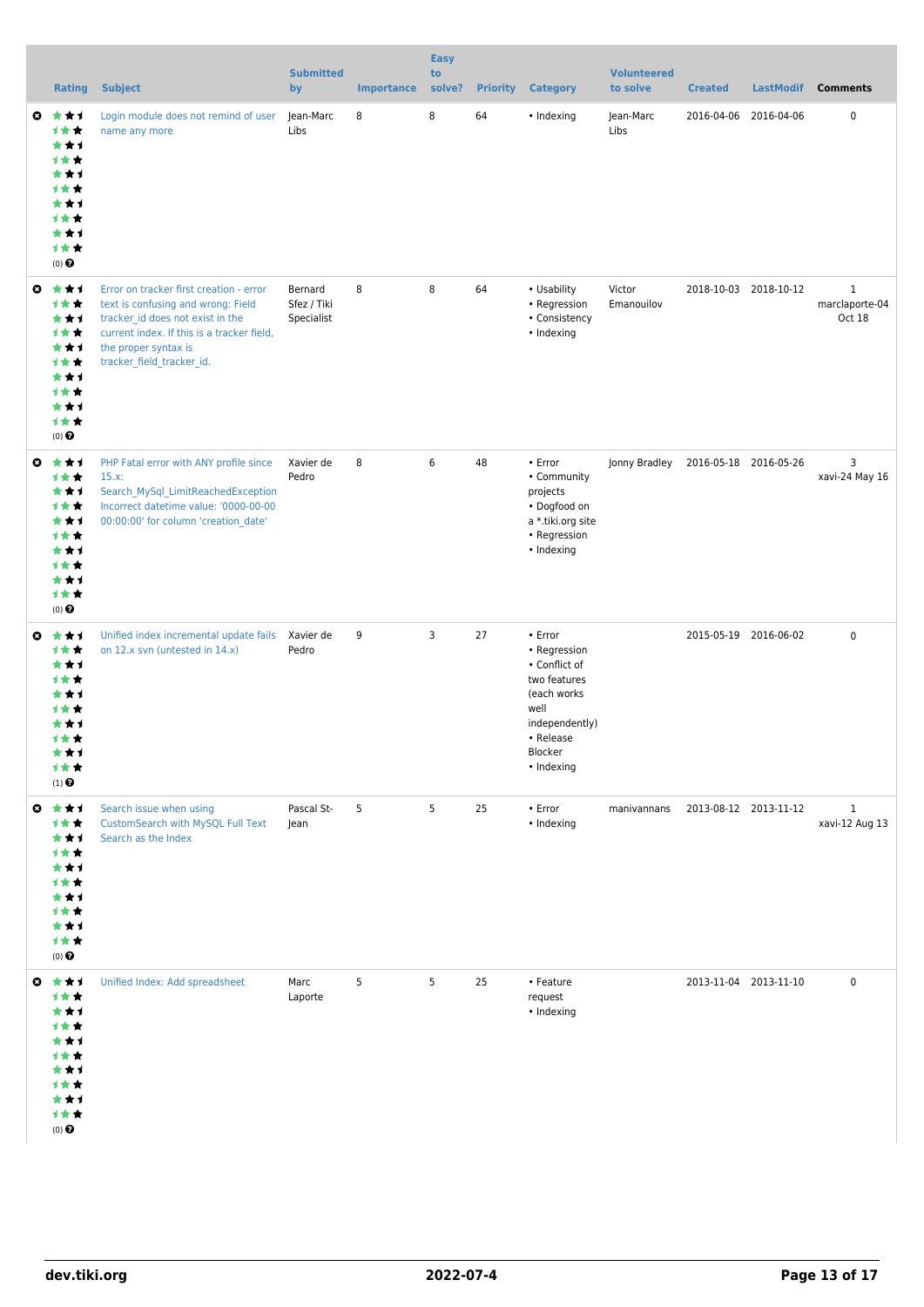|              | Rating                                                                             | <b>Subject</b>                                  | <b>Submitted</b><br>by | <b>Importance</b> | Easy<br>to<br>solve? | <b>Priority</b> | <b>Category</b>                                                                      | <b>Volunteered</b><br>to solve | <b>Created</b> | <b>LastModif</b> | <b>Comments</b>                |
|--------------|------------------------------------------------------------------------------------|-------------------------------------------------|------------------------|-------------------|----------------------|-----------------|--------------------------------------------------------------------------------------|--------------------------------|----------------|------------------|--------------------------------|
| $\mathbf{c}$ | *1<br>计女女<br>***<br>计女女<br>***<br>计女女<br>***<br>1★★<br>***<br>1★★<br>$(0)$ $\odot$ | need way to remove<br>temp/preference-index-en* | Marc<br>Laporte        | 5                 | $\overline{4}$       | 20              | • Conflict of<br>two features<br>(each works<br>well<br>independently)<br>• Indexing | manivannans                    | 2012-03-28     | 2013-11-12       | 2<br>jonnybradley-05<br>Nov 13 |

### Tools

- to debug the lucene database, you can usee luke
	- download the jar at <http://code.google.com/p/luke/>lukeall
	- $\circ$  for my lunix I use the command java -jar ~/Software/lukeall-1.0.1.jar
	- o open the lucene directory default temp/unified-index
	- $\circ$  Example: to search on tiki in wiki page type in the search tab +(contents:calabrio)+(object\_type:"wiki page")

#### Cron job and command line

You can run this php file in a cron job or on a line command to have the indexes built

```
<?php
include_once('tiki-setup.php');
require_once 'lib/search/searchlib-unified.php';
$unifiedsearchlib->rebuild();
```
In Tiki 8+ this exists as a file in devtools. It needs to be run as apache (usually www-data), and an example (for a [sudoer](http://en.wikipedia.org/wiki/Sudo)) command would be:

sudo -u www-data php doc/devtools/rebuild search index.php

#### In Tiki 9+ you can also now use:

**rebuild from command line**

sudo -u www-data php lib/search/shell.php rebuild

**Get debug information during rebuild**

sudo -u www-data php lib/search/shell.php rebuild log

The debug information is in file temp/Search\_Indexer.log

**Process part of the unindexed items queue (number to process is configurable)**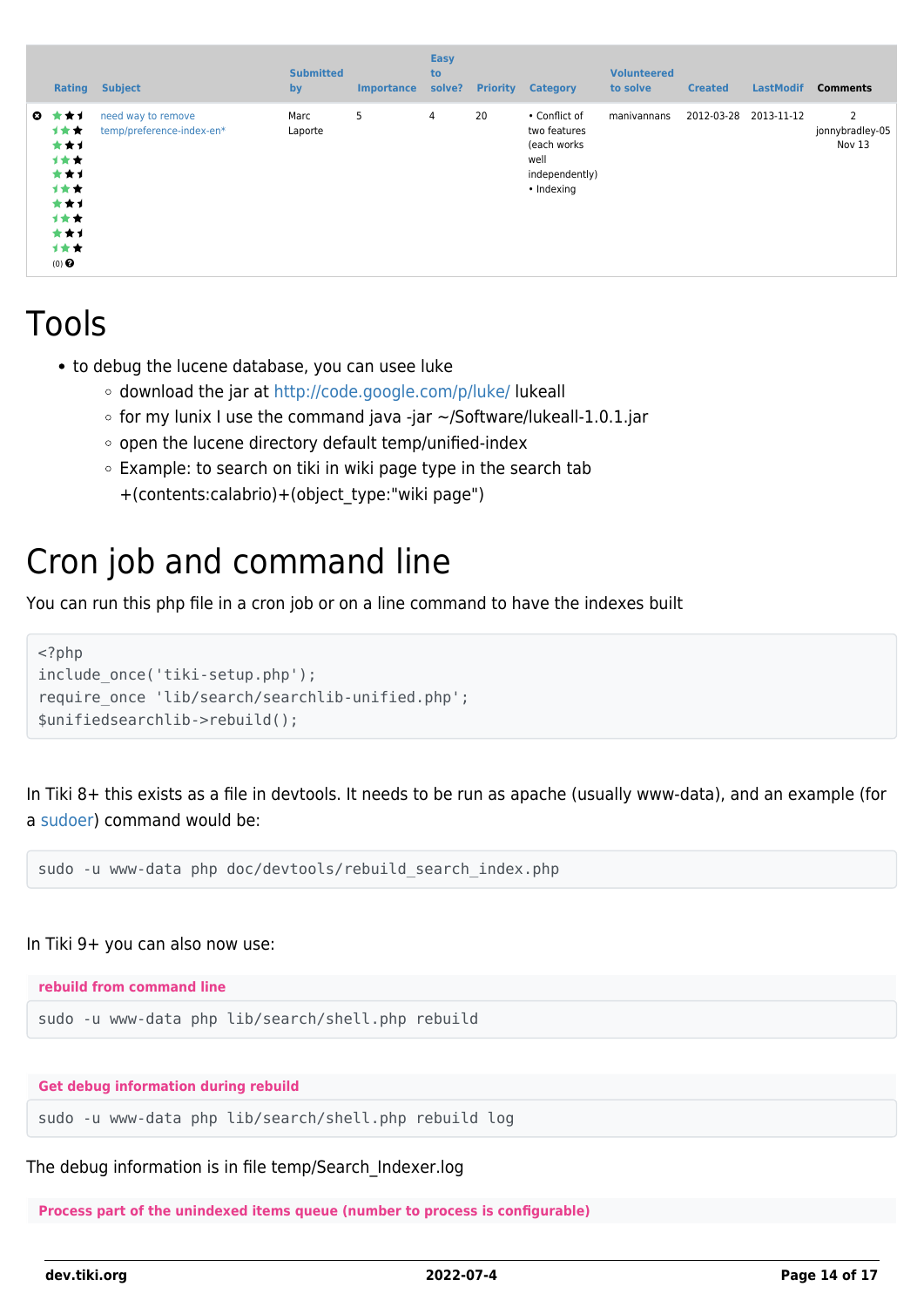If a rebuild is already ongoing, it will tell you:

#### **Rebuild in progress**

```
sudo -u www-data php lib/search/shell.php process
2012-04-13T10:44:37+00:00 INFO (6): Rebuild in progress - exiting.
```
If this is in error, maybe a rebuild was interrupted and you can't rebuild because it claims that a rebuild is ongoing, you need to do:

**Recover from interrupted rebuid**

sudo -u www-data rm -rf temp/unified-index-new/

### Multilingual

For now the search has only an English Analyser

- to add another language
	- update ib/core/Search/Index/Lucene.php
	- add the appropriate files in lib/core/StandardAnalyser

You can customize the stop words in lib/core/StandardAnalyzer/Analyzer/Standard/lang.php

### Tips on setting a new field

Each object to be indexed has fields that identify the tiki information and the way it is managed in the indexer.

Tiki types of field

| type         |              |   | tokenized indexed stored in index database | special               | lucene type |
|--------------|--------------|---|--------------------------------------------|-----------------------|-------------|
| plaintext    | V            | у | n                                          |                       | unstored    |
| wikitext     | y            | ٧ | n                                          | parsed before indexed | unstored    |
| timestamp n  |              | у | у                                          |                       | keyword     |
| identifier   | $\mathsf{V}$ | у | n                                          |                       | keyword???? |
| multivalue y |              | ۷ | n                                          |                       | unstored    |
| sortable     | y            | у | у                                          |                       | ?????       |
| text         | у            | у | у                                          |                       | stored      |

More information on [Lucene type fields](http://framework.zend.com/manual/en/zend.search.lucene.overview.html#zend.search.lucene.index-creation.understanding-field-types)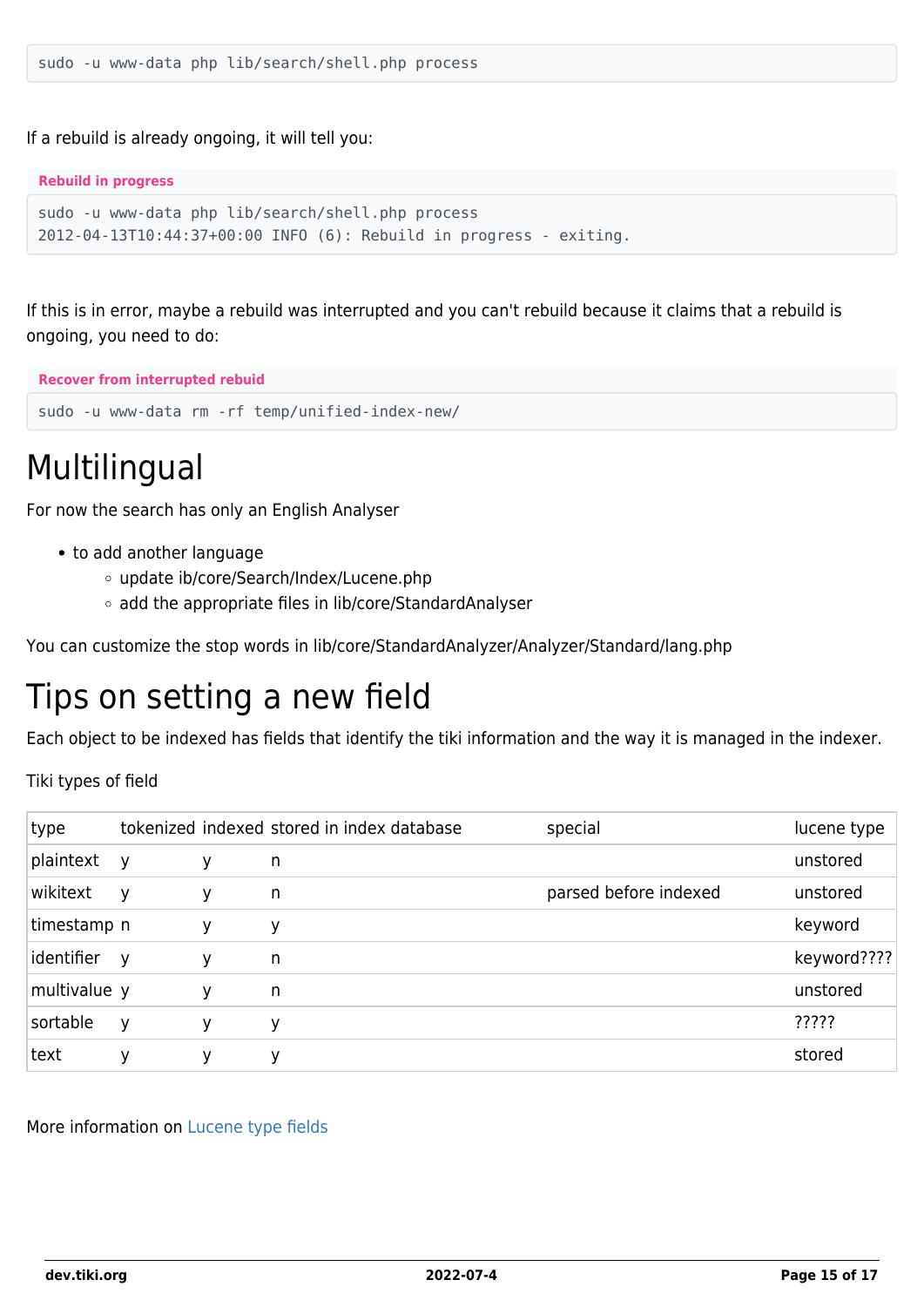## Developer Notes Content sources

These can be found in lib/core/Search/ContentSource

#### What determines if a field is full-text searchable in the default **contents** field

For each indexed source, there is a getGlobalFields() function. If the field in question is listed as one of the keys of the returned array, then it can be searched using full-text in the default **contents** fields, in addition, if the value is set to true, then it is preserved after it is included in the contents field, otherwise it is discarded. For example:

```
function getGlobalFields()
         {
                 return array(
                         'title' => true, // included in contents field and the field itself
is preserved
                         'description' => true, // included in contents field and the field
itself is preserved
                        'article content' => false, // included in contents field and the
field itself is discarded thereafter
                        'article topline' => false, // included in contents field and the
field itself is discarded thereafter
                        'article subtitle' => false, // included in contents field and the
field itself is discarded thereafter
                        'article author' => false, // included in contents field and the field
itself is discarded thereafter
); \hspace{0.1cm} }
```
#### Adding new fields to be indexed

Remember to add it to the getProvidedFields functions. That function is used to get a list of indexed fields to iterate through for various purposes within Tiki.

## Related pages

- [Search-related wishes](https://dev.tiki.org/Search)
- <http://www.opensearch.org/>
- TNTSearch
	- <https://packagist.org/packages/teamtnt/tntsearch>
	- <https://www.openhub.net/p/tntsearch>

Alias

[UnifiedIndex](https://dev.tiki.org/UnifiedIndex)